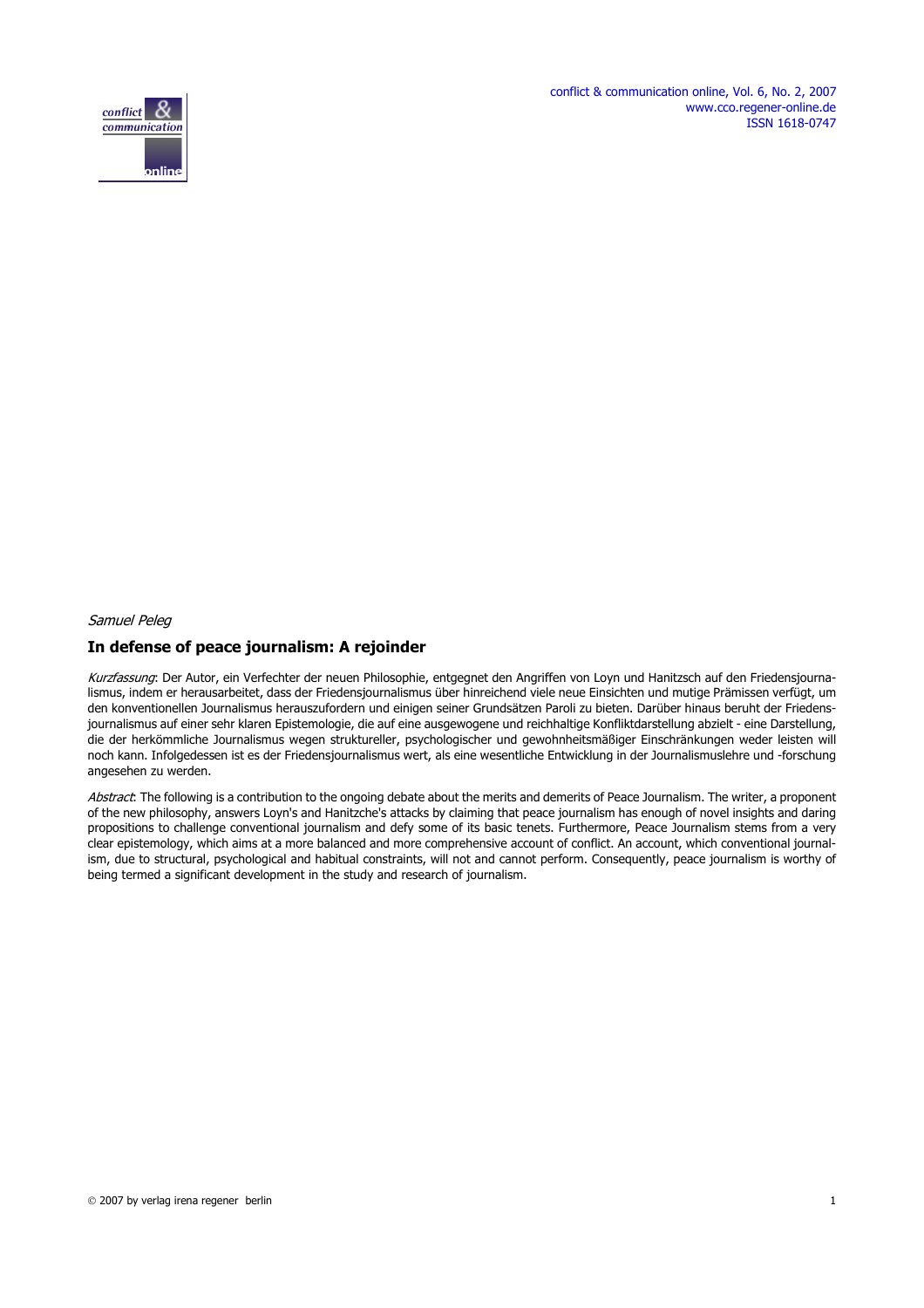## **I. Introduction**

Peace journalism has taken a lot of heat recently from researchers and practitioners alike. Though some of the criticism bears merit, one might suspect that to a larger degree, it is the "new-kid-on-the-block" syndrome, which carries the brunt of this attack. In order to be accepted as one of the guys, the newcomer must suffer the taunts and hecklings of the old guard just to prove him worthy of their confidence. Peace journalism is undergoing a protracted right-of-passage ceremony, and it isn't pretty. In this article, I will refer to two of the most prominent critics of Peace journalism — Thomas Hanitzsch, of the IPMZ at Zurich university and BBC correspondent David Loyn. They are united in their disrespect for the burgeoning orientation journalism may take and they don't spare any description to disparage it. They do, however, differ in their emphases and nuances, and some of their concerns have strength that deserves careful and comprehensive response.

#### **II. Objectivity and other alternatives**

Hanitzsch and Loyn's disapproval of peace journalism can be collapsed into two major claims: that it is incompatible with the true nature of journalism and that it is redundant because it really means good or better journalism. Each of these claims rests on several, more specific, contentions regarding this new perspective on the conduct of journalism.

The former cluster is an assault on the very essence of peace journalism which I will respond to in a more thorough and systematic fashion. The latter is more delicately expounded, and to it I will relate more briefly toward the end of my rejoinder. In this rebuttal paper, I will take issue with some of Hanitzsch and Loyn's claims with a constructive mindset in order to encourage a productive and beneficial brainstorming of sorts rather than being querulous and argumentative.

Journalism, according to Hanitzsch (2004), ventures to "… facilitate a common, socially binding reference necessary for the co-orientation of the social universe through providing information of immediate topicality" (p.192). Loyn passionately declares that reporters' sole purpose is "to be witnesses to the truth" and such commitment can only be kept by adhering to objectivity, which is "the only sacred goal we have" (2003:4). Such an admirable goal is feasible if and when reporters "preserve their position as observers not players"(2007:3) and if they heed the "only guiding lights of good reporting", which are, in addition to objectivity fairness and balance (op. cit, 2003:1). These are highly determined and staunchly held views about the nature of correspondence and the precepts of authentic journalistic coverage. They are advanced by an experienced reporter and a knowledgeable analyst of journalistic theories. However, strong-mindedness should not be substituted for single-mindedness. When a definition relies on essentially contested concepts such as truth, objectivity and coorientation, it is bound to have alternative or complementary means of interpretation, thus rendering the definitive statements "the only way" or "the only guiding light" in a rather dubious light.

The concept of objectivity has always been somewhat slippery, and it is mainly evoked when it is perceived to be absent. Few reporters could attest to total neutrality or impartiality. At best, journalists will admit a measure of detachment from their own personal biases in practicing their craft. The critical sociologist Michael Schudson claims that "the belief in objectivity is a faith in 'facts,' a distrust in 'values,' and a commitment to their segregation" (1978). This fascination with gathering and reporting hard and raw data sanctifies the *what is* and foregoes the *what if*. This inclination for emphasizing eyewitness accounts of events and validating facts through a variety of sources to establish a balanced picture of what happened echoes the traditional role of journalism as the *fourth estate*: telling the story independently of the other estates, or authorities, namely, government, religion and business. Unlike the latter three which promote biased narratives of reality, the fourth estate--the press, stands firm in its impartial and unyielding account of the real world. This idea dates back to Thomas Carlyle, when he wrote (1841):

"The affairs of the nation were there deliberated and decided; what we were to do as a nation. But does not, though the name Parliament subsists, the parliamentary debate go on now, everywhere and at all times, in a far more comprehensive way, out of Parliament altogether? Burke said there were Three Estates in Parliament; but, in the Reporters' Gallery yonder, there sat a Fourth Estate more important far than they all. It is not a figure of speech, or a witty saying; it is a literal fact,--very momentous to us in these times. Literature is our Parliament too. Printing, which comes necessarily out of Writing, I say often, is equivalent to Democracy: invent Writing, Democracy is inevitable. Writing brings Printing; brings universal everyday extempore Printing, as we see at present."

This is surely a noble idea but completely unsustainable. Objectivity on an issue, certainly significant and noteworthy enough to be mentioned on the news, denotes more unawareness or even ignorance than a predisposition. A more realistic depiction of the spirit of journalism maintains that objectivity is simply untenable and that journalists should aspire for something like a neutral perspective on any controversial issue. As such, they should carefully study and then report the viewpoints of both sides. It does not mean that the journalist has no stand in the conflict, only that his or her personal opinion does not interfere nor misrepresent the professional conduct of reporting an event "as it is". Unlike objectivity that boasts no opinion and no judgment, neutrality is an opinion restrained and judgment reserved.

Peace journalism asserts that a more appropriate standard for good journalism should be *fairness* and *accuracy*. Within such orientation, taking sides on an issue is permitted as long as the side taken presented accurately and the other side is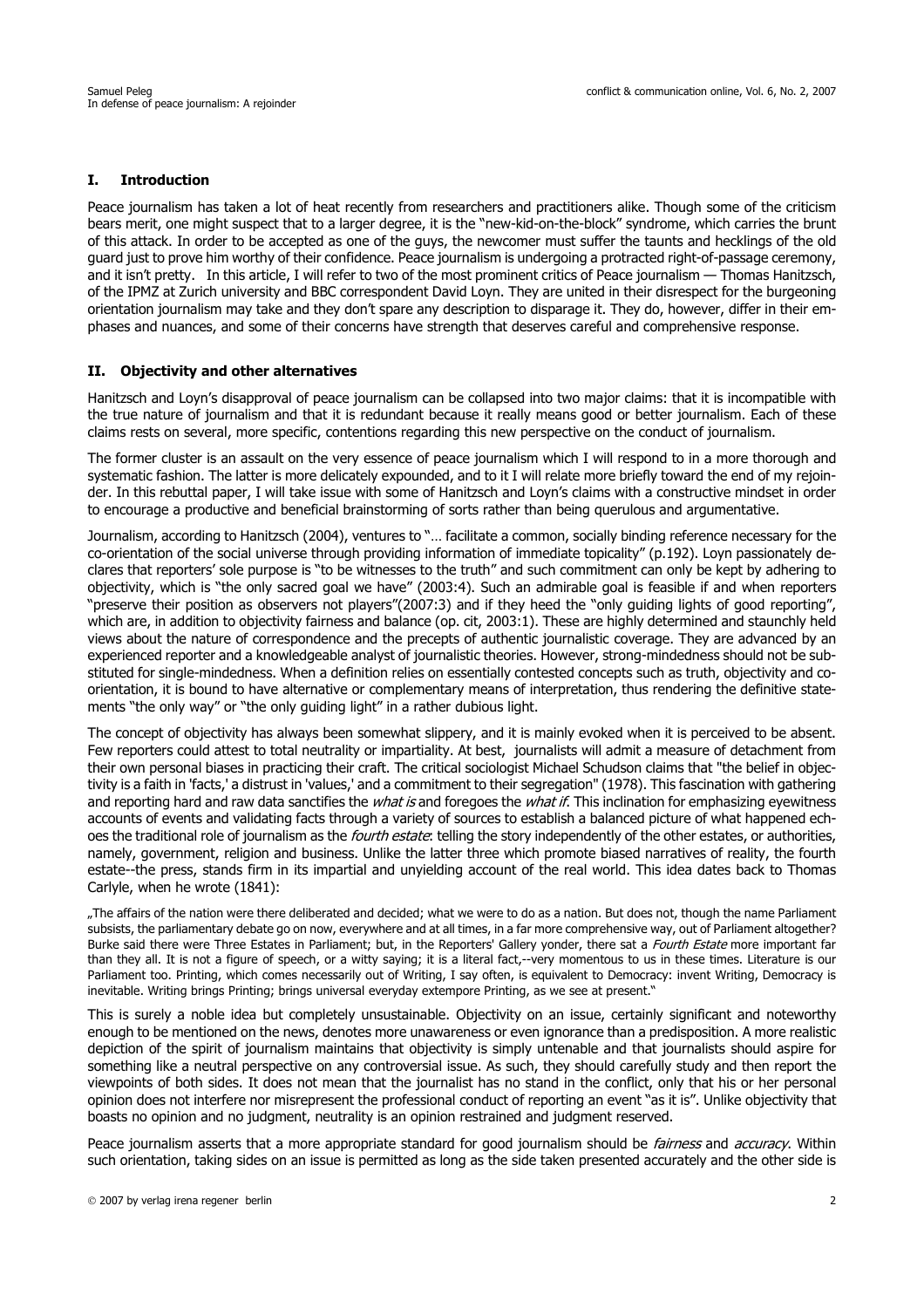given a fair chance to respond. Hence, the improbable attempt at objectivity is replaced by a balanced and evenhanded account, which encourages fairness. Peace journalism, in its emphasis on presenting all sides of a conflict and in its endeavor to contextualize a controversy, accomplishes these measures without compromising the thoroughness of investigation or the accuracy of coverage. In this manner, another possible understanding of what true journalism may be is exposed.

Loyn praises objectivity and truth as the compass for journalists. Reporters need only to witness the truth, he declares, and must always be observers, not players. However, this persistent assertion runs into trouble when posited within the context of some vexing analogies from the recent past. Let us assume for a moment, that the conflict covered is the Second World War and the diligent reporter is dispatched to the Auschwitz death camp. There, beside the gas chambers, he objectively and assiduously illustrates what he sees. The situation is awfully real and horrifically true. The reporter keenly observes what is transpiring before his eyes. Is this good journalism, or is it callousness, collaborating with evil or even betrayal? Is this genuine reality or media reality, to use Baudrillard's intriguing distinction (1995)? Is this even a conceivable scenario, that journalism can maintain its regular routine of coverage and observation under the most atrocious circumstances? Does good journalism require aloofness in order to produce proficient reporting?

This position can be considered excessive and unwarranted. The Holocaust was unique and immeasurably ghastly and evil, and thus it is disadvantageous to use it as a basis for any counterclaim. But my point is deliberately blunt and unequivocal in order to demonstrate how futile and vain objectivity and neutrality may turn out to be. It does not have to be the most calamitous example of the past to spell out the risks of being mere spectators under any circumstances, as daily reports from Darfour, the Congo, Rwanda and Iraq remind us. Similarly, regarding news accounts about AIDS, or cancer, lethal drugs or hideous crimes; do they too stand the test of being conveyed to the public "objectively"? Is it unprofessional to report a major breakthrough in the research of a deadly disease with a distinct supportive slant and emotional relief? Is it dishonorable to firmly take sides against genocide and ethnic cleansing? Is it amateurish to passionately promote awareness against massive raping and barbarism? Do these instances permanently and undeniably belong within the category Hanitzsch characterizes as public relations? His logic is that peace journalism is public relations and not real journalism because "it advocates and promotes a certain way of action", or particular perspectives, as Loyn calls it. This "certain way of action" is actually survival and abolition of war and destruction. Such an accusation is akin to blaming doctors or researchers seeking to cure heart disease for engaging in public relations since they aim to advance a certain way of action to prevent heart failure. Does the necessity of peace truly require that it be "defined by a client or host organization" in order to be presented in a favorable way? Is writing a non vehement description of war akin to promoting anyone's outside agenda? Defenders of the current conduct of journalism might at times muddle the priority scale of the human agent: first there is the family man and the society member who shoulders the human and civil duty to undercut and defame war and violence, the way he may with any other menace which threatens his community; then comes the reporter, who aspires for excellence in his trade. The consecration of the objectivity totem reminds me of Klaus Mann's riveting and disturbing novel, Mephisto, a story of an actor who abandons his conscience and continues to act and ingratiate himself with the Nazi party so as to improve his job and social status. When confronted with criticism, he responds: "What do you want from me, I am only an actor!". This is not to say that a comparison can be made between journalists and collaborators with demonic regimes, but only to demonstrate that in covering dire situations such as war, objectivity may sometimes lead us astray despite our good intentions.

Hanitzsch makes an interesting point concerning the viability of objectivity: in close-knit conflicts such as neighborhood quarrels, "it is difficult to remain impartial and to deliver a balanced and comprehensive account of the conflict" (2007:6). I firmly agree with this notion; it is almost impossible to be objective in environments of intimate conflicts, especially deeprooted ones, fed by unsatisfied basic needs (Burton, 1990; Peleg, 1999). But in today's world, where rampant national, religious and ethnic rivalries are as bonding, obligating and committing as any family feud, such a distinction is no longer valid. In such a struggle-laden reality, peace journalism is not a luxurious delusion but a concrete inevitability.

#### **III. The nature of true reporting**

Another attempt to disqualify peace journalism is by claiming its lack of epistemological base. Hanitzch approaches this issue from several directions, albeit inconsistently. First (2004), peace journalism has a naïve epistemological perspective, then it matured to epistemological realism, since it assumes there is a true and proper version of reality and accordingly, peace journalism attacks conventional journalism as "misrepresenting reality" by showing only partial facts (2007:5). Finally, Hanitzch admits, peace journalism has no epistemology at all and its proponents need to define it. I concur with Hanitzch that news does not mirror reality, and that it is based on "cognition and contingent (re)construction of reality" (ibid). However, this does not necessarily mean that there is indeed an immaculate version of reality, only a more considerate and fair-minded one: A version which, in probabilistic and not absolute terms, contains the vagaries of war and diverts the relish of conflict into thoughtful and trustworthy channels to cope with human differences. This, in my book, is a dignified epistemological heritage to pursue.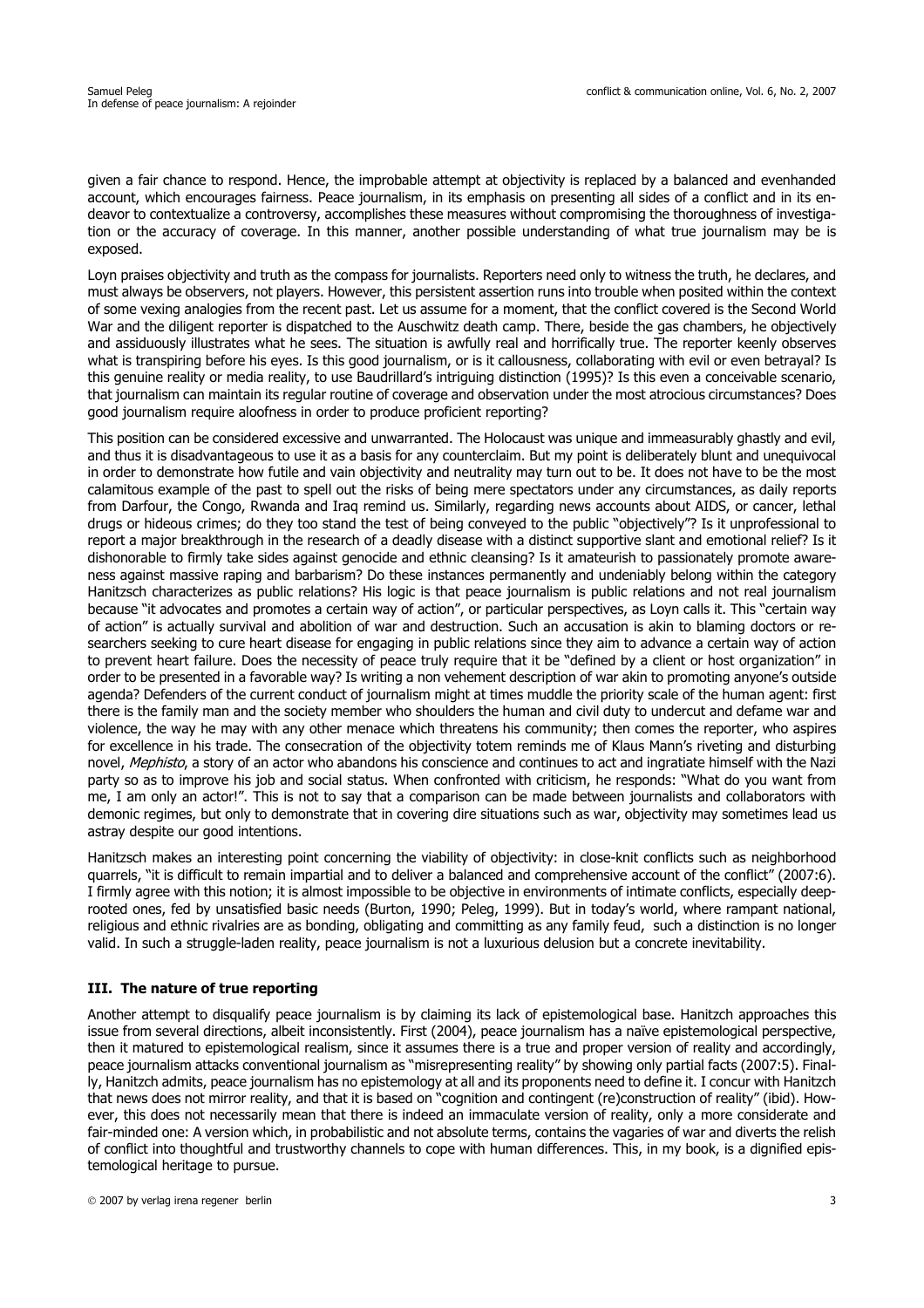Hanitzsch identifies overemphasis on individualism and voluntarism as a major weakness of peace journalism. He is convinced that if such prominence is given to the reporter to change her worldview and professional orientation, than it surely must transpire at the expense of the environment, that is- the structural constraints in which the journalist must operate. News coverage cannot ignore its sustaining surroundings and must be responsive to organizational, logistic and economic pressures and conditions. Individual correspondents do not work in a vacuum and cannot alone improve the world or even their immediate vicinity. Although they seem plausible, such allegations misfire: Peace journalism aims at individuals as agents of change and as harbingers of an innovative mind-set toward the ethics and practice of journalism. The goal is to constantly expand this orientation and render it commonplace rather than a passing fad of a handful of eccentrics. By so doing, peace journalism is thoroughly cognizant of the structural confines of the journalistic setting and one of its foremost challenges, as I perceive it, is to mitigate and tone down the effects of structuralism. Perhaps Shinar's question of whether "structural reform is a prerequisite for the successful implementation of Peace journalism" (2007) should be posited as a guiding principle or a working hypothesis rather than a mere speculation to fend off the assertion that "the structure is the message" (Tehranian 2002, Hackett, 2006). The structure occasionally manacles the message, and the message must break free. The skills of peace journalism are indeed earmarked for the individual reporter but are relentlessly in tune with the changing environmental circumstances and consequently provide an opportunity for reform and improvement. Diligent dissemination and adherence to the principles of peace journalism may tame the environment, and making it more congenial to journalists. At a later stage, the individual effort can be aggregated into groups and ultimately into larger communities and societies, fanning public opinion and public debates (Freedman, 2003:3), and eventually turning into a new culture of journalism. Though the above might be perceived as a linear sequence, whereby structural change stipulates the successful work of the individual reporter, this is not the intention. Basically, the environment and the agent co-change together and affect each other at the process. This is truly a dialectical and a cyclical progression of mutual adjustment between a reformed structural conditions and improved journalistic skills.

This leads me to grapple with the seemingly affirmed notion that peace journalism is utterly incompatible with the character of reporting (Wolsfeld, 1997, Fawcett, 2002) or as Loyn ardently proclaims "reporting and peacemaking are different roles" (2007:3) and the subsequent critique that advocates of the new paradigm "overestimate the power of journalism" (Hanitzsch, 2007:6). Though I agree with both contentions, this is precisely the raison d'etre that propels peace journalism. Conventional reporting, with its emphasis on conflict and violence, its event-focus rather than process-focus and its preoccupation with winners and losers, is irreconcilable with the demands of conflict de-escalation (Kempf, 1999). If journalism is to remain simply a channel to convey information and updates through the eyes of detached though highly professional reporters, it will indeed be overrated by those who expect more. To expect more is to comprehend journalism as a dynamic and creative opportunity to change things for the better, not by an elitist group of writers who know best but by the people themselves. The public will be able to participate, to become aware of issues and dilemmas, to weigh and assess them and make choices for the benefit of all when it is presented with a broad, fair and evenhanded picture. This is the vision and the responsibility of peace journalism: not allow market structure or culture restrictions foil journalistic missions and to raise the bar in terms of accuracy and integrity.

#### **IV. Journalism and conflict**

The importance of such a task is heightened in times of conflict, when old war-prone and propaganda-prone journalism rejoices the most and marvels at the drama and sensationalism accrued. Peace journalism is capable of becoming a third side to facilitate communication in times when lack of confidence and mistrust are rampant, and to ease tensions between rivals. Preventing conflict from escalating and diverting it from a destructive to a constructive path (Pearce and Littlejohn, 1997; Kriesberg, 1998) is not merely a journalist's job, but rather, everyone's job. Journalists may potentially employ their aptitude to help contain escalation processes better than an average person due to the nature and expediency of their occupation. Their accessibility to the scene, their research into the background of a given conflict, motivation of actors, decision-making procedures and accumulative and comparative experience from other similar developments enrich their abilities to cope with such dire circumstances (Carruthers, 2000; Dor, 2001). This is where peace journalism steps in: Reporters who unreservedly uphold transparency, balance and sensitized thoroughness in covering disputes, do have the potential to change the course and intensity of events, and this is a power of journalism to be reckoned with.

In order to elucidate how peace journalism can actually contribute to de-escalation, it should be anchored to precepts of conflict theory (Lynch and McGoldrick, 2005:33). Every conflict has a conflict environment within which it is nurtured and growing. In his classic spatial model of conflict escalation, E.E. Schattschneider demonstrated that every fight consists of those who are directly involved and the audience of spectators around them. The spectators, writes Schattschneider, are "an integral part of the situation for, as likely as not, the audience *determines* the outcome of the fight" (1960:2, emphasis in the original). Bringing the audience in is the obligation of reporters. They supply the news from the front, or the inner circle, and they inform the readers, listeners and spectators. The more comprehensive the information about the conflict, the more knowledgeable the audience becomes. But it has to be knowledge about the *conflict* as a whole: its roots, back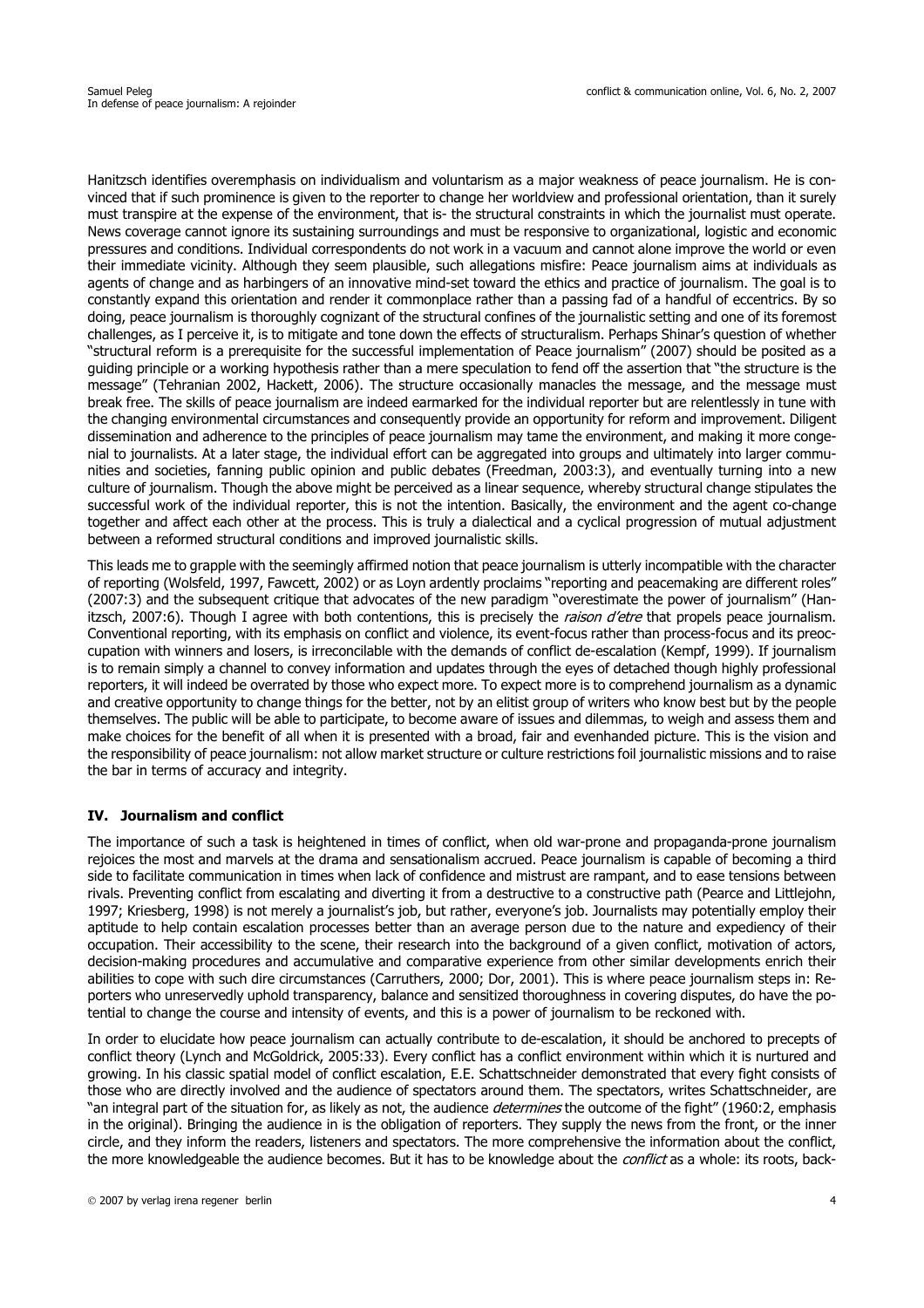ground, participants, their positions, interests, fears, and hopes. This is not advocacy, intervention or attachment. This is certainly not being subjected to an "external" agenda. This is pure and full-fledge reporting with, yes, a normative intention to encumber the evil spirit of war. When reports play down the aura of winning in battle and the glorification of combat; when stories from the front are less exalting in their adoration of audacity and triumph; when news accounts concentrate on suffering and pain rather than annihilation, the expectant audience receives a different picture of the situation and diverse data are then collected in the process of evaluating a conflict. Positions may shift and stands reconsidered as a result of these new insights and the conflict may loose its supporting fuel if the attentive public (Rosenau, 1974) becomes less enthusiastic and less encouraging toward the direct contestants. As a result, adds Schattschneider, "… the bystanders are a part of the calculus of all conflicts" (ibid, p. 4) and contentions expire or prosper according to the ability to sway the opinion of the audience. The route of conflict is determined by the involvement of the critical mass, those bystanders, when they take sides and interfere. But by so doing, they cease to be outside actors and become, sometimes very vehemently and assiduously, insiders. This analysis does not minimize the role of the original actors, who incited and mobilized the audience to begin with. The journalists are not outsiders here but go-betweens. They carry the messages of the inciters and if they don't exercise discretion (or professionalism) they become collaborators to the inflammation.

This is what Mitchell (1981), Azar (1984), Burton (1990), Ramsbotham, Woodhouse and Miall (2005) and others refer to when they elaborate on the cognitive dimension of conflict. This is the most crucial aspect of conflict, whereby images, labels, frames and prejudice are created and aggregated (Peleg 1999, 2002, 2006; Pruitt and Kim, 2004). The cognitive or attitudinal dimension of conflict sustains the behavioral dimension and stimulates the violence associated with it. Peace journalism, when it is methodically and systematically adopted, can rise to this virtuous undertaking. It can mobilize the critical mass to replace the ecstasy of combat with the harmony of concord. Thus, the answer to the initial accusation that peace-making is at odds with the nature of journalism, is that the two can be brought together, or at least the current gap can be attenuated, by modifying the latter in order to better accommodate the former. After all, journalism is about supplying us with proper reports; peace-making is about being able to read such reports in the first place.

The latter point leads me to the cause-and-effect problem, which both Loyn and Hanitzsch address. The two critics join one another in claiming that peace journalism's crusade against conventional reporting is substantially flawed since its causal sequence is wrong: it is not omitted coverage that elicits popular propensity towards war, but a war and violence-prone culture that inspire selective writing. Consequently, the proponents of the "new orthodoxy", as Loyn calls them, should redirect their attempts at changing the world to their societies rather than their fellow reporters. Hanitzsch argues that "a peaceful culture is the *precondition* of peace journalism rather than its outcome" (2004:200) (original emphasis). This is an interesting claim which deflects the onus of social accountability and commitment from the agent to the environment. I agree that a belligerent and masochistic political culture, which extols aggression and worships power, inspires a certain kind of journalism coverage. However, I feel more comfortable with a cyclical rather than a linear causation: a quarrelsome culture is reflected in a confrontational and aggressive press while argumentative journalistic ethic stirs conflictual attitudes among readers. Hence, both agent and surroundings are 'culprits' in fomenting a climate of contentiousness. The remedy, according to peace journalism, is attending both wings of the equation: improve journalistic principles and amend social standards and cultural norms. Social and cultural values are not constants; they are dynamic, malleable and amenable to change. In previous centuries cultural icons were philosophers, poets and heroes. They were role models to emulate and revere. They were the ones who coined new phrases, dressed in the latest fashion and furnished innovative ideas and observations. They set the pace and direction of inventive style and ultimately, paved the way for changes in and of culture. In today's world, cultural promoters are PR experts, advertising wizards and journalists. They are the inventors and disseminators of catch phrases, moods and mind-sets. We live in a communication age, where public spaces are being created in communicational interfaces such as websites, chat rooms, talk shows and news magazines. In these open arenas, journalists who are equipped with the talents of rhetoric, writing and persuasion enjoy a huge advantage. They build a reputation of adroit and competent public figures, which are to be trusted and followed. Thus, when Hanitzsch indicates that "to adhere to the peace journalism philosophy means to divert political responsibilities from politicians and policy makers to journalists" (2004:204) he is correct, save for one small though crucial nuance: it is not to journalists that responsibility is conveyed but to the population at large. Journalists are the go-betweens who empower their constituencies-- the readers, by supplying them with the knowledge to choose and check their elected leaders. This is the democratic, participatory and deliberative face of peace journalism.

#### **V. Journalism – more than an economic venture**

The detractors of peace journalism unwittingly belittle the capabilities of reporters in the communication age. A statement such as "journalists demand simplicity" is especially demoralizing. Why should reporters settle for basic, uncomplicated and unsophisticated descriptions in their work, only to gratify what is perceived to be a low threshold of readers' satisfaction? Even if supposedly the current situation and the attention span of the average news consumer is meagre. Why should journalists adjust themselves to such dismal banalities rather than challenge and hopefully bring about a blessed change in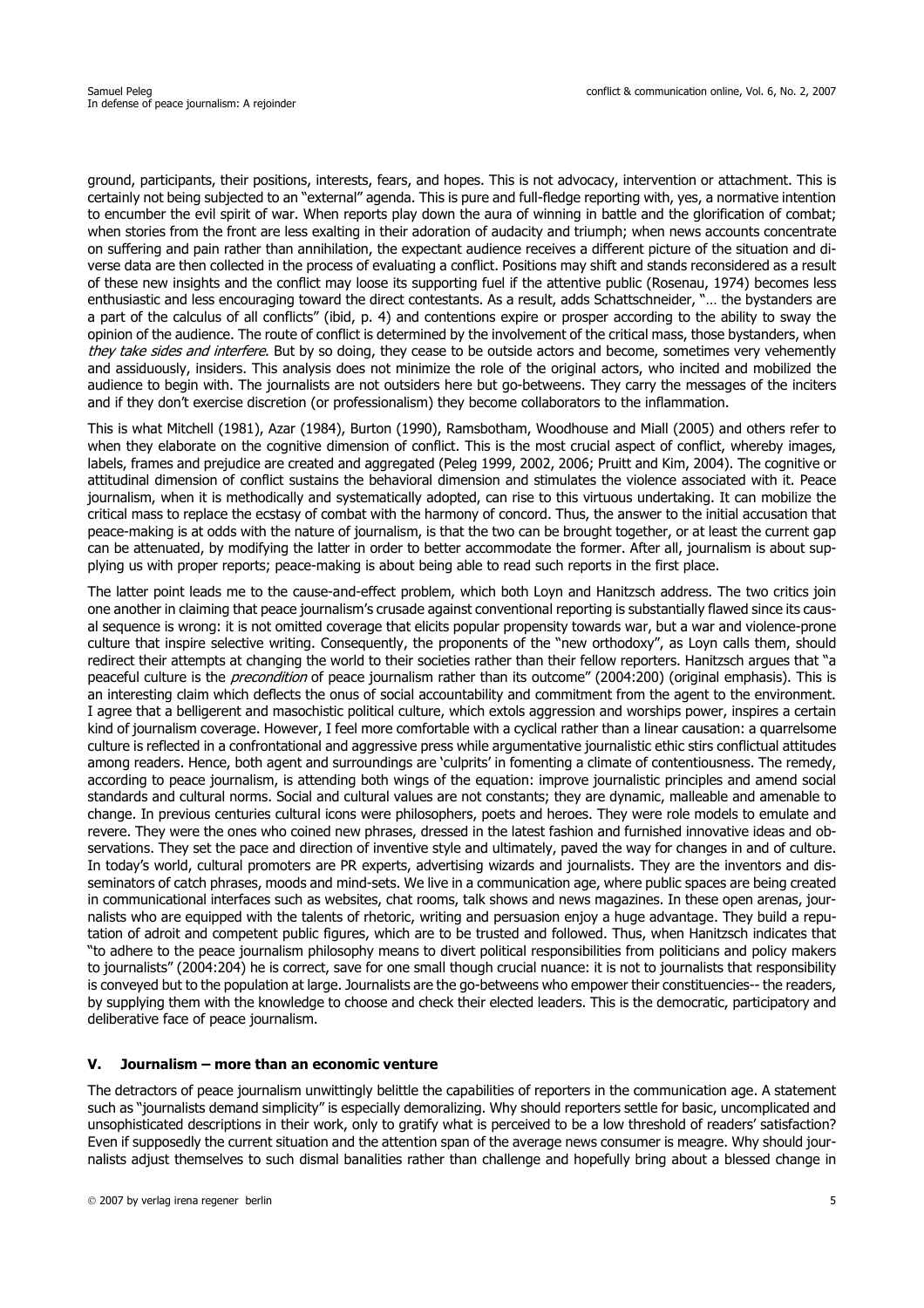reading habits? This is a rather bleak discernment of human potential, which rests, I am afraid, on the unabashed capitulation to the idol of profit and the abandonment of journalism as the vanguard of social transformation. Peace journalism gives more credit to journalists and their trade. They are sufficiently competent to become agents of change by delivering a full and honest picture of what takes place in the world; an account which is unbound by patriotism, prejudice, injustice, and chauvinism.

Hanitzsch protests "why should journalism ignore its audiences? What is the big deal if the media disregard their audiences' interests and, thus, put at risk their economic existence?" (2004:199). If journalism is purely business, an income source, and nothing more, then he is correct. No laborer should jeopardize his or her livelihood. But if journalism is stripped of all other values except economic ones, then reporters need not be bothered with "non-financially viable" issues such as truth, honesty and fairness. Journalism is a communication channel between writers and readers (Peleg, 2003). However, the influence and adaptation efforts along such a channel are reciprocal: reporters may well heed public atmosphere but they should also endeavor to stir, alter or calm it. Journalists must not enslave themselves to the ever changing moods of their prospective audience because they might lose their integrity in the process and become reporting chameleons. On this point, I tend to concur with Loyn, when he argues: "to help the language of reporting, there is a constant if unspoken dialogue between reporter and reader: shared assumptions that make it easier to report some stories than others" (2007:4). Nevertheless, by admitting this, Loyn digresses from his initial criteria of truth seeking and "what happens" as the gateways to professional coverage. A reporter might run into an ethical dilemma when she encounters a story which rings true but incongruent with the public spirit or with the contemporary volonté des tous; should she dispatch the report or not? Peace journalism is more qualified to handle such a dilemma since it relies more on engaging the audience and providing the readers with the fullest extent of information rather than satisfying its audience with selective but propitious facts.

In the social movements literature the term *frame resonance* is used to indicate the attempts of social leaders to reframe their messages to fit the cultural norms and values of their constituencies so that they would resonate with their prospective followers (Snow and Benford, 1988; Oliver and Johnston, 2000; Westby, 2002). But as much as affinity and understanding between reporters and their readers are important, this is not meant to be a spineless maneuvering to satisfy all readers at a whim, not even "shared language and assumptions", as Loyn sees it. Adjusting worldviews, mindsets, idioms, and images, even words, to establish a flowing and understandable communication between senders and receivers, coders and decoders of messages, both sides must be creative and inventive: the reporter by offering the fullest range of information possible, and the reader by exercising a thoughtful and prudent discretion. Regrettably, this is not the setting of the purely commercial journalism world where the reader is king. In the desired alternative world of journalism, the reporter partakes in shaping and reshaping the readers' menu for choice by expanding, not acknowledging, horizons. Peace journalism, which does not placate or courts the public taste, fits right in there. It challenges the conventional wisdom and defies the "takenfor-granted", which conflict and war are especially fraught with. "Impartiality lies in diversity", emphasizes Lynch (2003:3) and peace journalism is the quintessential pursuit of obtaining and maintaining diversity in the coverage of news.

Contrary to Hanitzsch and Loyn's observation that the media has little or no political influence, a growing body of research literature from Lippmann to Postman attests that the potential power of various media channels in molding and affecting opinions can be remarkable (Lippmann, 1925; Wagner, 1983; Postman, 1985). Iyengar and Kinder for instance, conclude in an elaborate experiment that "television news does indeed influence the priorities the American public assigns to national problems ... by calling attention to some matters while ignoring others, television news influences the standards by which governments, presidents, policies and candidates for public office are judged" (1987:63, emphasis in the original). If this is a viable scenario then surely the orientation of normative journalistic work ethos must be attentively practiced for the benefit of a more knowledgeable, and eventually, better society.

#### **VI. The most challenging and the least concerning**

The most challenging criticism of peace journalism in my opinion is the assertion that peace journalism uses a wholesale approach in condemning conventional reporting. The advocates of the new philosophy generalize and oversimplify their analysis of current coverage of conflicts when they lump all media channels into a single "war-prone" bracket. Similarly, they relate to news consumers as "a passive mass that needs to be enlightened" (Hanitzsch, 2007:6). This is an insightful and valuable comment. In my sense, peace journalism is certainly at fault here but I would attribute it to the fervor of youth and to the sweeping, all encompassing observations of inexperience. I do believe, however, that despite the diversity of media outlets, the tendency to describe strife and contention in news coverage is overdramatic and sensational. However, were there only one media outlet to broadcast the conventional war narrative, the emergence of peace journalism would nonetheless have been worthwhile. As for capturing the audience as an inert mass and thus, denigrating readers' capacity to independently form their own positions, I would argue that peace journalism is far more gracious than any other journalistic orientation in supplying readers with the opportunity to formulate their own stands on current affairs. The approach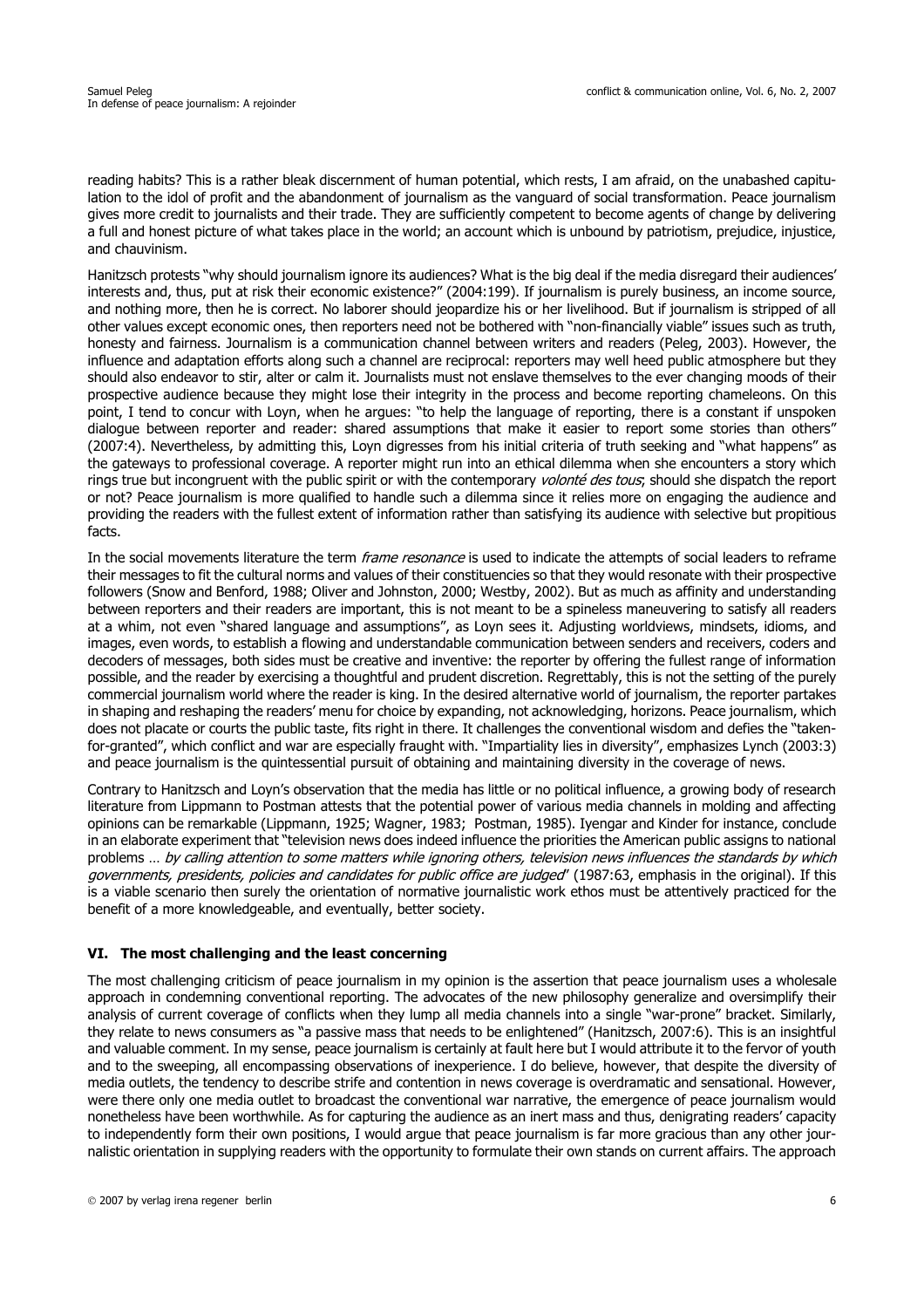of peace journalism is geared toward the stimulation and maximization of readers' judgment ability and prudence. By challenging routine coverage methods and by providing the broadest possible range of accounts, peace journalism writers entrust the onus of interpretation to their readers. By doing so they do not treat the audience as a passive monolith, but rather, supply an elementary and essential commodity for all readers—the apathetic, the ignorant, the news addicts and the media-savvy, to be used however they see fit. In summation, peace journalism is about supplying background for questions rather than furnishing answers.

The second type of criticism is shorter and gentler. It perceives peace journalism not as an aberration but as a lost and misguided child, needing to be redirected home. Here, the spirit of criticism is softened to "if you can't beat them, join  $u s$ ", that is, if you cannot get rid of the new trend, try to incorporate it into the current paradigm. Hanitzsch acknowledges at some point the merits of peace journalism but adds that it is "… already present—in the outfit of 'good journalism'" (ibid) and therefore, he concludes, we don't really need it. According to him, it essentially boils down to the old discourse about quality in journalism. It is basically an internal debate or kind of a "domestic" affair. This urge to adopt peace journalism is in actuality an attempt to ignore its innovative principles and to preempt the fundamental challenge it presents to conventional journalism. Peace journalism is not merely good journalism; it is different journalism and a departure from the traditional way of covering news stories, particularly conflict and violence, not only in nuances and emphases but in substance. Peace journalism is not to report what is seen but to report what can be seen; not simply to reflect reality but to explore reality and unearth what is not ostensibly reflective; to wisely utilize structural and organizational imperatives and to be subdued by them; to regard and cultivate readers' interests but not to be manipulated by them. This is the profound shift in the nature of journalism that the new philosophy offers. For those who were raised on the precepts of standard prototype reporting, some of these novelties may be difficult to accept. By their nature and putative accomplishments, the virtues of peace journalism can certainly be classified as good journalism. However, this is true since peace journalism escapes the confines of the old doctrine- not because it is a more elaborate version of what used to be.

#### **VII. Conclusion**

Some fractions of the criticism still baffle me. For example, when Loyn (2003) declares that "news is what's happening and we should report it with imagination and skepticism, full stop", I fail to understand why imagination is needed. If his version of good journalism is merely reporting what is seen, isn't imagination superfluous? In Shakespeare's A Midsummer Night's Dream, "the lunatic, the lover and the poet are of imagination all compact". It seems to me that these characteristics would not suit Loyn's devoted reporter. Furthermore, when he writes that "we do not seek out peace-makers unless they are actually successful" (ibid), does he mean that when negotiations fail, or when diplomats disagree, they are not news worthy? As I recall, some famous breakdowns of negotiations or cessations of talks, such as between the Israelis and Palestinians at Camp David in 2000 or regression in cease-fire talks between American and Viet-Cong representatives during the Paris peace process in 1968, were highly dramatic and heightened ratings when they occurred. The peace-makers involved in such unsuccessful attempts were vehemently sought by conventional reporters for interviews and photos.

Less puzzling though disturbing and alarming is the insinuation that peace journalism might "bring memories of authoritarian regimes" in its aspiration for more social responsibility (Hanitzsch, 2004). Though I don't see this as fair criticism, I don't suspect any malice either. The social responsibility associated with sinister political systems is really an alias for obedience and submission. It is a pretense of social order which is imposed from above and an excuse to execute the most horrendous deeds in the name of political conscientiousness. Peace journalism is diametrically opposite: its social responsibility is a bottom-up one and is built on public awareness and people's deliberation. In the same vain, when Hanitzsch hypothesizes whether reporters that incite or stir violence should be silenced "in the name of social stability" (ibid, 202), he must be aware that, first, incitement and agitation entail by law punitive acts and second, peace journalism abhors censorship. It is the absolute embodiment of information flow and full disclosure.

The fact that few Seymour Hershs have become famous does not prove that an alternative way to report wars is not feasible; it does mean, however, that much effort still needs to be invested in ameliorating the dominant beliefs about the nature and promise of journalism. When Loyn admonishes that advocates of peace journalism cannot see that insisting on objectivity is "a useful vaccine against the relativism of attached journalism", he fails to see that peace journalism is a more powerful immunization, capable of inoculating the entire body against the absolutism of mayhem and destruction.

Peace journalism has a normative special agenda in the same way that the aspiration for secured and harmonious life is a human normative agenda. Destructive conflict and wars are a threat to all human kind. The cynical few who make fortunes from bloodshed should not be perceived as a legitimate "other party", which does not get a fair share in news coverage. Peace journalism is a tool to bolster the joint effort to expose violence and fighting for what they are and to align people across borders, cultures and loyalties in a common crusade to diminish the exultation of war.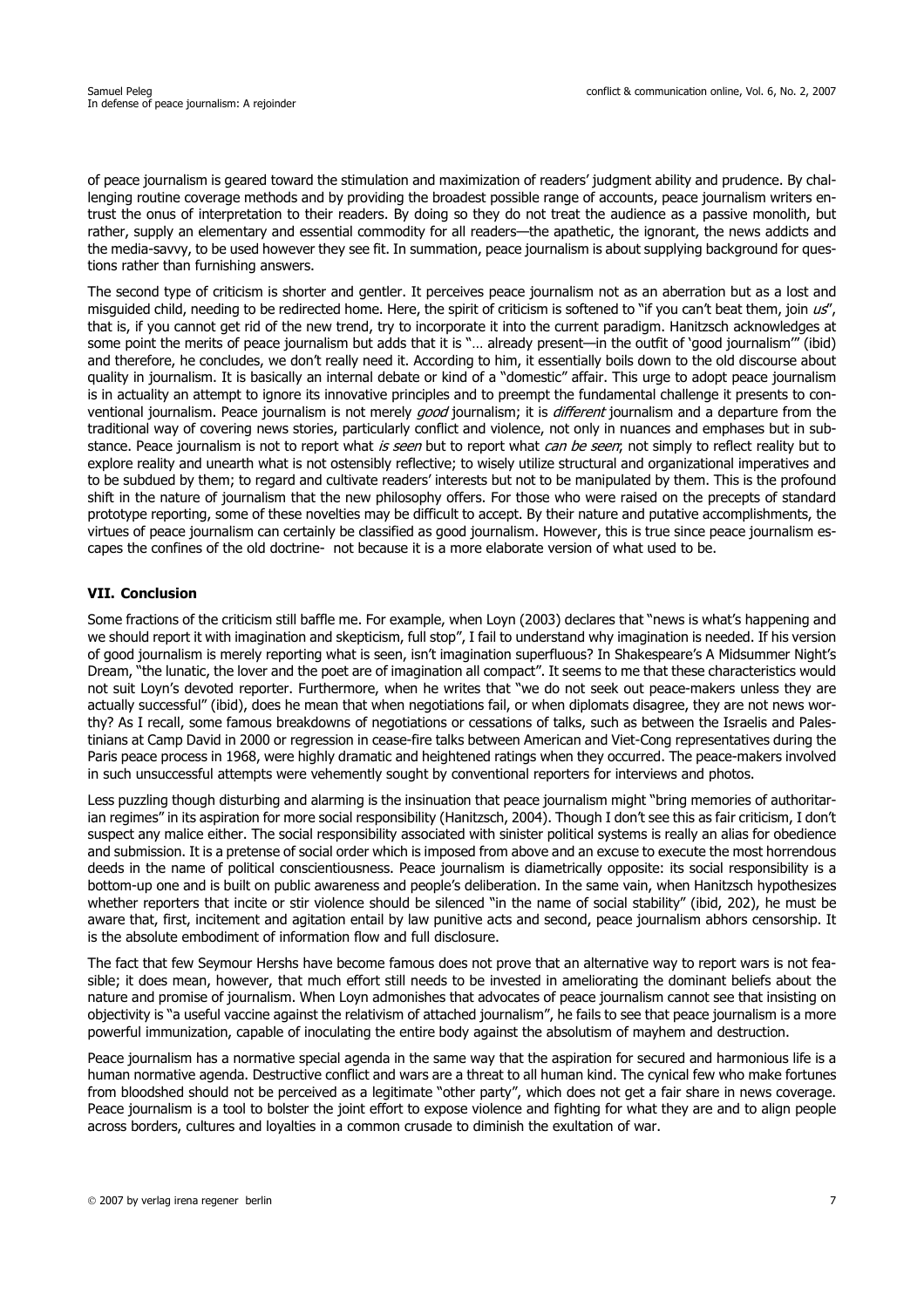#### **Bibliography**

Azar, Edward (1984). Protracted International Conflicts: Ten Propositions. *International Interactions*, vol. 12(1), pp. 59-70.

Baudrillard, Jean (1995). The Gulf War Did Not Take Place. Bloomington, IN: Indiana University Press.

Burton, John (1990). Conflict: Resolution and Provention. New York: St. Martin's Press.

Carlyle, Thomas (1841). On Heroes and Hero Worship. London: Brentwood

Carruthers, Susan (2000). The Media at War. New York: St. Martin's Press.

Dor, Daniel (2001). Newspapers Under the Influence. Tel Aviv: Bavel (Hebrew).

Fawcett, Liz (2002). Why Peace Journalism Isn't News. Journalism Studies, 3(2):213-223.

Freedman, Des (2003). Witnessing Whose Truth?, www.openDemocracy.net (02/26/2003).

- Hackett, Robert (2006). Is Peace Journalism Possible?Three Frameworks for Assessing Structure and Agency in News Media. Conflict & Communication online 5(2).
- Hanitzsch, Thomas (2004). The Peace Journalism Problem: Failure of News People or Failure on Analysis? In: T. Hanitzsch, M. Loeffelholz and R. Mustamu (eds.), Agents of Peace: Public Communication and Conflict Resolution in an Asian Setting. Jakarta: F. Ebert Stiftung, pp. 185-209.

Hanitzsch, Thomas (2007). Situating Peace Journalism in Journalism Studies: a Critical Appraisal. Conflict & Communication online, 6(2).

Iyengar, Shanto and Donald Kinder (1987). News That Matters: Television and American Opinion. Chicago: University of Chicago Press.

Kempf, Wilhelm (1999). Constructive Conflict Coverage. Conflict & Communication online, 2(2).

Kriesberg, Lewis (1998). Constructive Conflicts: From Escalation to Resolution. Lanham, MD: Rowman and Littlefield.

Lippmann, Walter (1925). The Phantom Public. Boston: Little, Brown, and Company.

Loyn, David (2003). Witnessing the Truth, www.openDemocracy.net (02/20/2003).

Loyn, David (2007). Good Journalism or Peace Journalism? Conflict & Communication online, 6(2).

Lynch, Jake (2003). Journalists Need to Think: a Reply to David Loyn, www.openDemocracy.net (03/12/2003).

McGoldrick, Annabel and Jake Lynch (2005). Peace Journalism. Stroud, UK: Hawton Press.

Mitchell, C.R. (1981).The Structure of International Conflict. New York: St. Martin's Press.

- Oliver, Pamela and Hank Johnston (2000). What a Good Idea! Frames and Ideology in Social Movement Research. *Mobilization* 5(1), pp. 37-54.
- Pearce, Barnett and Stephen Littlejohn (1997). Moral Conflict: When Social Worlds Collide. London: Sage.
- Peleg, Samuel (1999). Who Participates in Protracted Conflicts and Why? Rediscovering the Group and its Needs., In: Harvey Starr (ed.), The Understanding and Management of Global Violence. New York: St. Martin's Press, pp. 105-128.

Peleg, Samuel (2002). Zealotry and Vengeance: Quest of a Religious Identity Group. Lanham, MD: Lexington Books.

Peleg, Samuel (2003). If Words Could Kill: The Failure of the Israeli Political Discourse. Jerusalem: Academon Books (Hebrew).

Peleg, Samuel (2006). Peace Journalism through the Lenses of Conflict Theory: Analysis and Practice. Conflict & Communication online 5(2).

Postman, Neil (1985). Amusing Ourselves to Death: Public Discourse in the Age of Show Business. New York: Penguin Books.

Pruitt, Dean and Sung Hee Kim (2004). Social Conflict: Escalation, Stalemate & Settlement. New York: McGraw-Hill.

Ramsbotham, Oliver, Tom Woodhouse and Hugh Miall (2005). Contemporary Conflict Resolution. London: Polity Press.

Rosenau, James (1974). The Attentive Public. New York: the Free Press.

Schattschneider, E.E. (1960). The Semi sovereign People. Illinois: Dryden Press.

Schudson, Michael (1987). Discovering the News: A Social History of American Newspapers. New York: Basic Books.

Shinar, Dov (2007). Epilogue: Peace Journalism — the State of the Art. Conflict & Communication online 6(1).

Snow, David and Robert Benford (1988). Ideology, Frame Resonance and Participant Mobilization. International Social Movement Research 1:197-217.

Tehranian, Majid (2002). Peace Journalism: Negotiating Global Media Ethic., Harvard Journal of Press/Politics 7(2), pp. 58-83.

2007 by verlag irena regener berlin 8